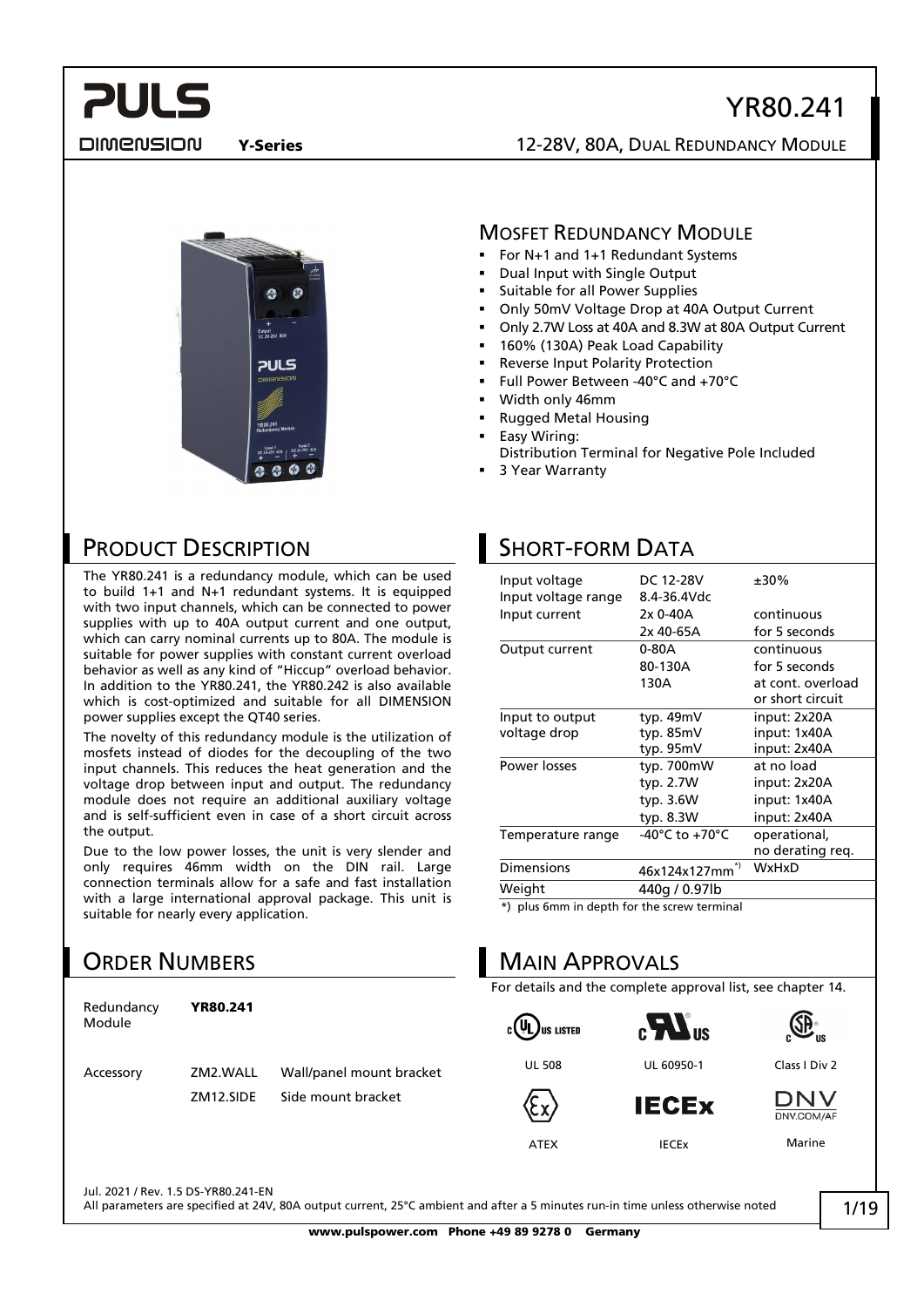**DIMENSION** 

Y-Series 12-28V, 80A, DUAL REDUNDANCY MODULE

### INDEX

|                                               | ray |
|-----------------------------------------------|-----|
|                                               |     |
|                                               |     |
|                                               |     |
|                                               |     |
|                                               |     |
|                                               |     |
|                                               |     |
|                                               |     |
|                                               |     |
|                                               |     |
|                                               |     |
|                                               |     |
|                                               |     |
| 14. Approved, Fulfilled or Tested Standards13 |     |
|                                               |     |

#### Page Page

YR80.241

| 15. Regulatory Product Compliance 14        |
|---------------------------------------------|
| 16. Physical Dimensions and Weight 15       |
|                                             |
| 17.1. ZM2.WALL - Wall mounting bracket16    |
| 17.2. ZM12.SIDE - Side mounting bracket16   |
|                                             |
| 18.1. Recommendations for Redundancy17      |
| 18.2. Inductive and Capacitive Loads17      |
| 18.3. Sidewards Installation Clearances17   |
|                                             |
| 18.5. N+1 Redundancy, Example with 120A  18 |
|                                             |
|                                             |

*The information presented in this document is believed to be accurate and reliable and may change without notice. No part of this document may be reproduced or utilized in any form without permission in writing from the publisher.*

## TERMINOLOGY AND ABREVIATIONS

| PE and $\bigoplus$ symbol           |                                                                                                                                                                                                                                                                                                                                                                                                  | PE is the abbreviation for Protective Earth and has the same meaning as the symbol $\bigoplus$ .                                                                                                                                                                                                     |                                                                                                                |
|-------------------------------------|--------------------------------------------------------------------------------------------------------------------------------------------------------------------------------------------------------------------------------------------------------------------------------------------------------------------------------------------------------------------------------------------------|------------------------------------------------------------------------------------------------------------------------------------------------------------------------------------------------------------------------------------------------------------------------------------------------------|----------------------------------------------------------------------------------------------------------------|
| <b>Earth, Ground</b>                |                                                                                                                                                                                                                                                                                                                                                                                                  | This document uses the term "earth" which is the same as the U.S. term "ground".                                                                                                                                                                                                                     |                                                                                                                |
| t.b.d.                              | To be defined, value or description will follow later.                                                                                                                                                                                                                                                                                                                                           |                                                                                                                                                                                                                                                                                                      |                                                                                                                |
| <b>DC 24V</b>                       | standard tolerances (usually ±15%) included.                                                                                                                                                                                                                                                                                                                                                     | A figure displayed with the AC or DC before the value represents a nominal voltage with<br>E.g.: DC 12V describes a 12V battery disregarding whether it is full (13.7V) or flat (10V)                                                                                                                |                                                                                                                |
| 24Vdc                               | tolerances included.                                                                                                                                                                                                                                                                                                                                                                             | A figure with the unit (Vdc) at the end is a momentary figure without any additional                                                                                                                                                                                                                 |                                                                                                                |
| may                                 | A key word indicating flexibility of choice with no implied preference                                                                                                                                                                                                                                                                                                                           |                                                                                                                                                                                                                                                                                                      |                                                                                                                |
| shall                               | A key word indicating a mandatory requirement                                                                                                                                                                                                                                                                                                                                                    |                                                                                                                                                                                                                                                                                                      |                                                                                                                |
| should                              |                                                                                                                                                                                                                                                                                                                                                                                                  | A key word indicating flexibility of choice with a strongly preferred implementation                                                                                                                                                                                                                 |                                                                                                                |
| 1+1 Redundancy                      | needed to achieve a 10A redundant<br>system.                                                                                                                                                                                                                                                                                                                                                     | Use of two identical power supplies in parallel to provide continued operation following most<br>failures in a single power supply. The two power supply outputs should be isolated from each<br>other by utilizing diodes or other switching arrangements. E.g. two 10A power supplies are<br>$N+1$ | $1 + 1$                                                                                                        |
| N+1 Redundancy                      | Use of three or more identical power<br>supplies in parallel to provide<br>continued operation following most<br>failures in a single power supply. All<br>power supply outputs should be<br>isolated from each other by utilizing<br>diodes or other switching<br>arrangements. E.g.: To achieve a 40A<br>redundant system, five 10A power<br>supplies are needed in a N+1<br>redundant system. | Redundancy<br>!Āc<br>AC<br>AC<br>AC<br>AC<br>DC<br>DC<br>DC<br>DC<br>DC<br>$\sim$ DC<br>$\overline{1}$ ר ז $\overline{1}$ דו $\overline{2}$<br>$\overline{IN}2$<br>$\overline{IN1}$<br>IN 1 IN 2<br>专事<br>ิััััั<br>文本<br>↨<br>ᡒ<br>Τ<br><sup>9</sup><br>OUT<br>OUT<br>OUT<br>÷<br>Load              | Redundancy<br>AC<br>AC<br>DC<br>DC<br>$\overline{IN}$ 1 $\overline{IN}$ 2<br>के कै<br>रु<br>OUT<br>$+$<br>Load |
| Jul. 2021 / Rev. 1.5 DS-YR80.241-EN |                                                                                                                                                                                                                                                                                                                                                                                                  |                                                                                                                                                                                                                                                                                                      |                                                                                                                |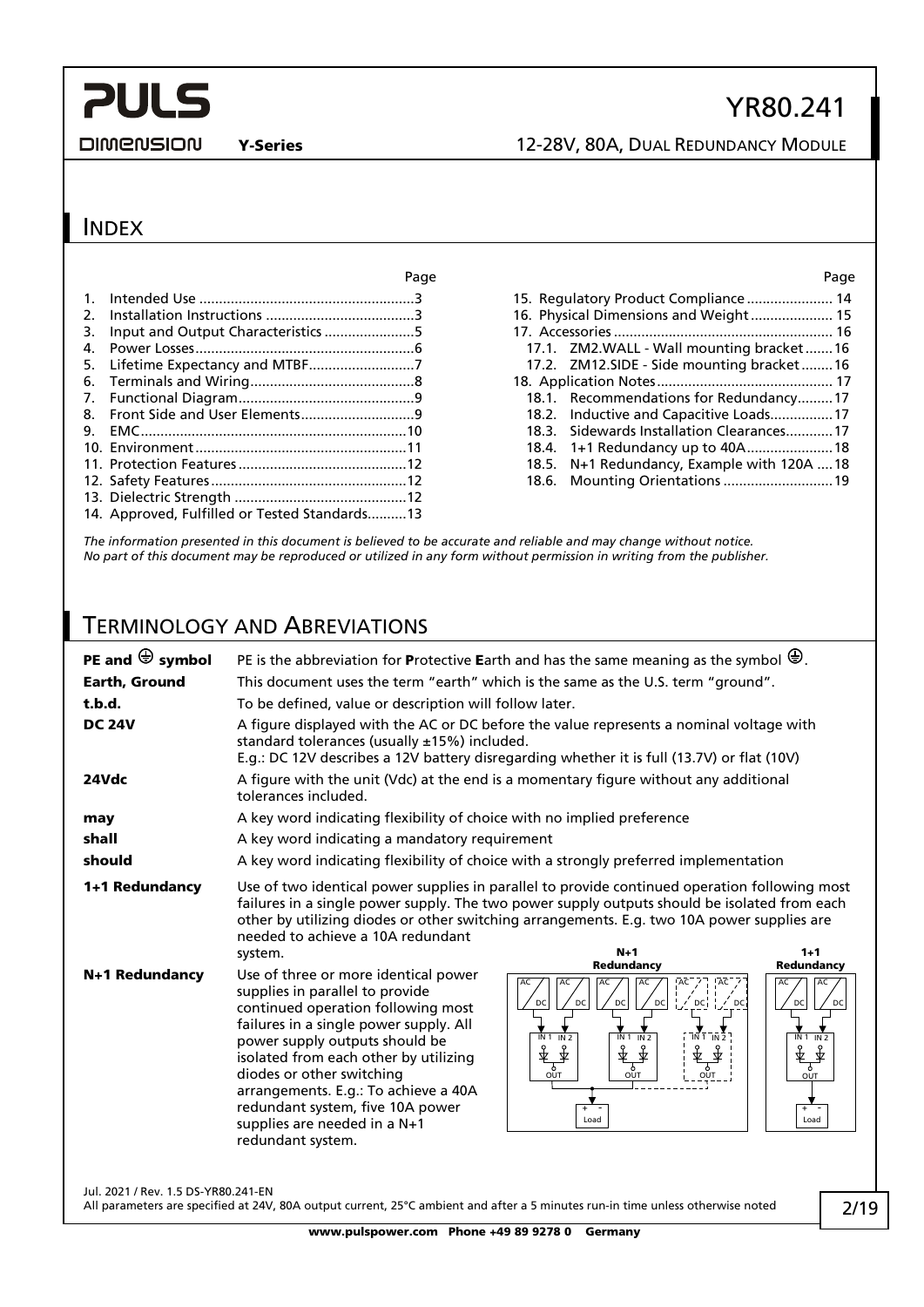#### DIMENSION

## YR80.241

Y-Series 12-28V, 80A, DUAL REDUNDANCY MODULE

## <span id="page-2-0"></span>1. INTENDED USE

This device is designed for installation in an enclosure and is intended for commercial use, such as in industrial control, process control, monitoring and measurement equipment or the like. Do not use this device in equipment where malfunction may cause severe personal injury or threaten human life.

The redundancy module can be used with any type of power supply as long as the maximum output current ratings are not exceeded. It is suitable for power supplies with continuous overload current as well as any kind of intermittent (Hiccup) overload behavior.

## <span id="page-2-1"></span>2. INSTALLATION INSTRUCTIONS

#### **A** WARNING | Risk of electrical shock, fire, personal injury or death.

- Turn power off before working on the device and protect against inadvertent re-powering.
- Do not open, modify or repair the device.
- Use caution to prevent any foreign objects from entering into the housing.
- Do not use in wet locations or in areas where moisture or condensation can be expected.
- Do not touch during power-on, and immediately after power-off. Hot surface may cause burns.

#### Obey the following installation instructions:

This device may only be installed and put into operation by qualified personnel.

This device does not contain serviceable parts. The tripping of an internal fuse is caused by an internal defect.

If damage or malfunction should occur during installation or operation, immediately turn power off and send unit to the factory for inspection.

Install the device in an enclosure providing protection against electrical, mechanical and fire hazards. Do not ground or earth the positive output pole which could prevent redundancy in case of a ground failure. Ground the negative output pole, when needed.

Use only power supplies with a negligible output ripple voltage in the low frequency range between 50Hz and 10kHz when used in marine applications according to the GL regulations.

Install the device onto a DIN rail according to EN 60715 with the input terminals on the bottom of the device. Other mounting orientations require a reduction in output current.

Make sure that the wiring is correct by following all local and national codes. Use appropriate copper cables that are designed for a minimum operating temperature of 60°C for ambient temperatures up to +45°C, 75°C for ambient temperatures up to +60°C and 90°C for ambient temperatures up to +70°C. Ensure that all strands of a stranded wire enter the terminal connection.

Unused screw terminals should be securely tightened.

The device is designed for pollution degree 2 areas in controlled environments. No condensation or frost is allowed. The enclosure of the device provides a degree of protection of IP20.

The input must be powered from a PELV or SELV source or an "Isolated Secondary Circuit" in order to maintain a SELV or PELV output.

Check correct input polarity. The device will not operate when input voltage is reversed.

The device is designed as "Class of Protection III" equipment according to IEC 61140.

A PE (ground) connection is not required. However, connecting the chassis ground terminal to ground can be beneficial to gain a high EMI immunity.

The device is designed for convection cooling and does not require an external fan. Do not obstruct airflow and do not cover ventilation grid!

The device is designed for altitudes up to 6000m (19685ft). See additional requirements in the product datasheet for use above 2000m (6560ft).

Jul. 2021 / Rev. 1.5 DS-YR80.241-EN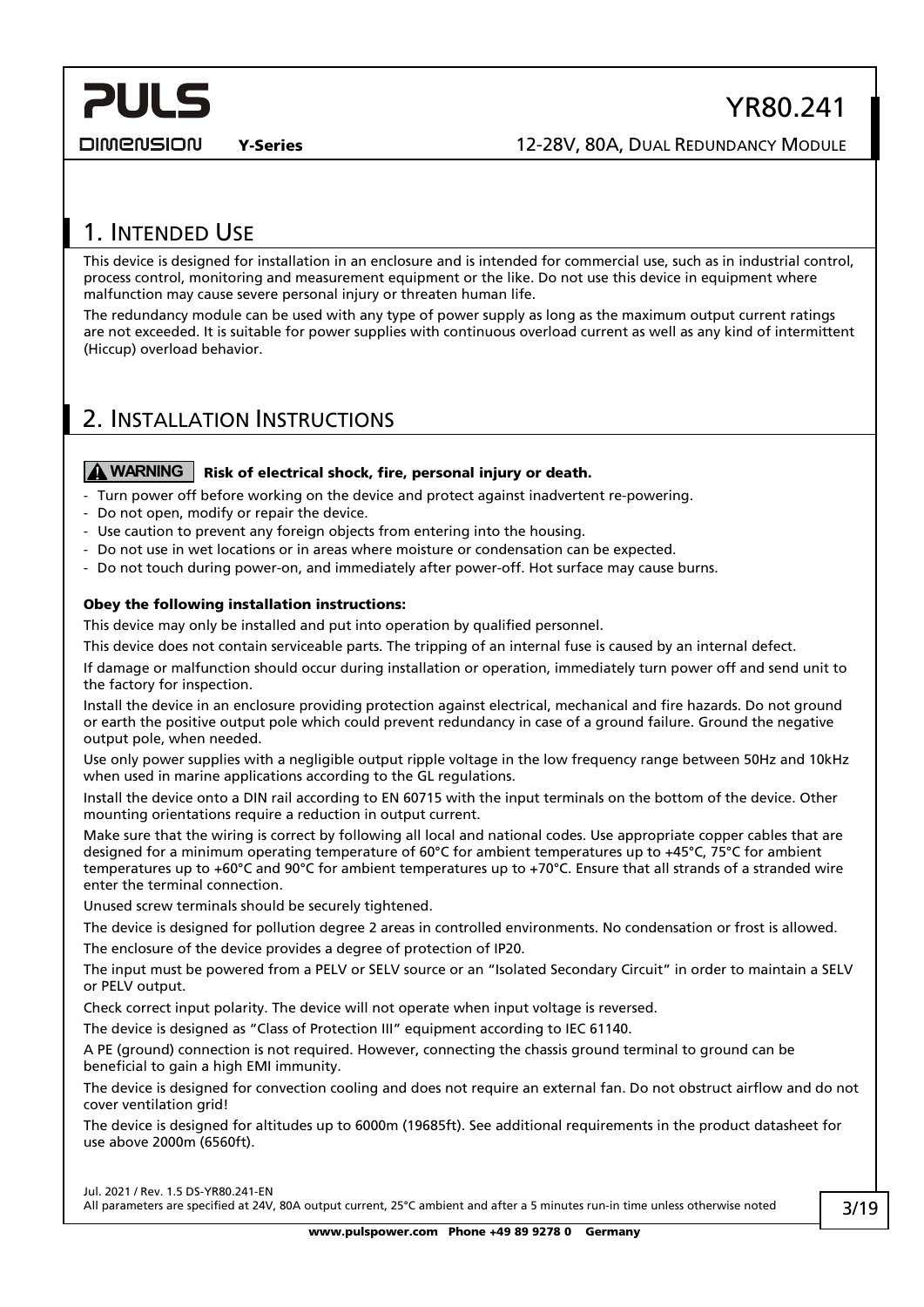## YR80.241

**DIMENSION** 

Y-Series 12-28V, 80A, DUAL REDUNDANCY MODULE

Keep the following minimum installation clearances: 40mm on top, 20mm on the bottom, 5mm left and right side. Increase the 5mm to 15mm in case the adjacent device is a heat source. When the device is permanently loaded with less than 50%, the 5mm can be reduced to zero. Under special circumstances clearances can be reduced. See details in the product datasheet.

The maximum surrounding air temperature is +70°C (+158°F).

The operational temperature is the same as the ambient or surrounding air temperature and is defined 2cm below the device.

The device is designed to operate in areas between 5% and 95% relative humidity.

#### Installation Instructions for Hazardous Location Areas

The device is suitable for use in Class I Division 2 Groups A, B, C, D locations and for use in Group II Category 3 (Zone 2) environments.

Hazardous Location classification: ATEX: EPS 11 ATEX 1 312 X, II 3G EX ec IIC T4 Gc

#### WARNING EXPLOSION HAZARDS!

Substitution of components may impair suitability for this environment.

Do not disconnect the device unless power has been switched off or the area is known to be non-hazardous. A suitable enclosure must be provided for the end product which has a minimum protection of IP54 and fulfils the requirements of the EN 60079-0.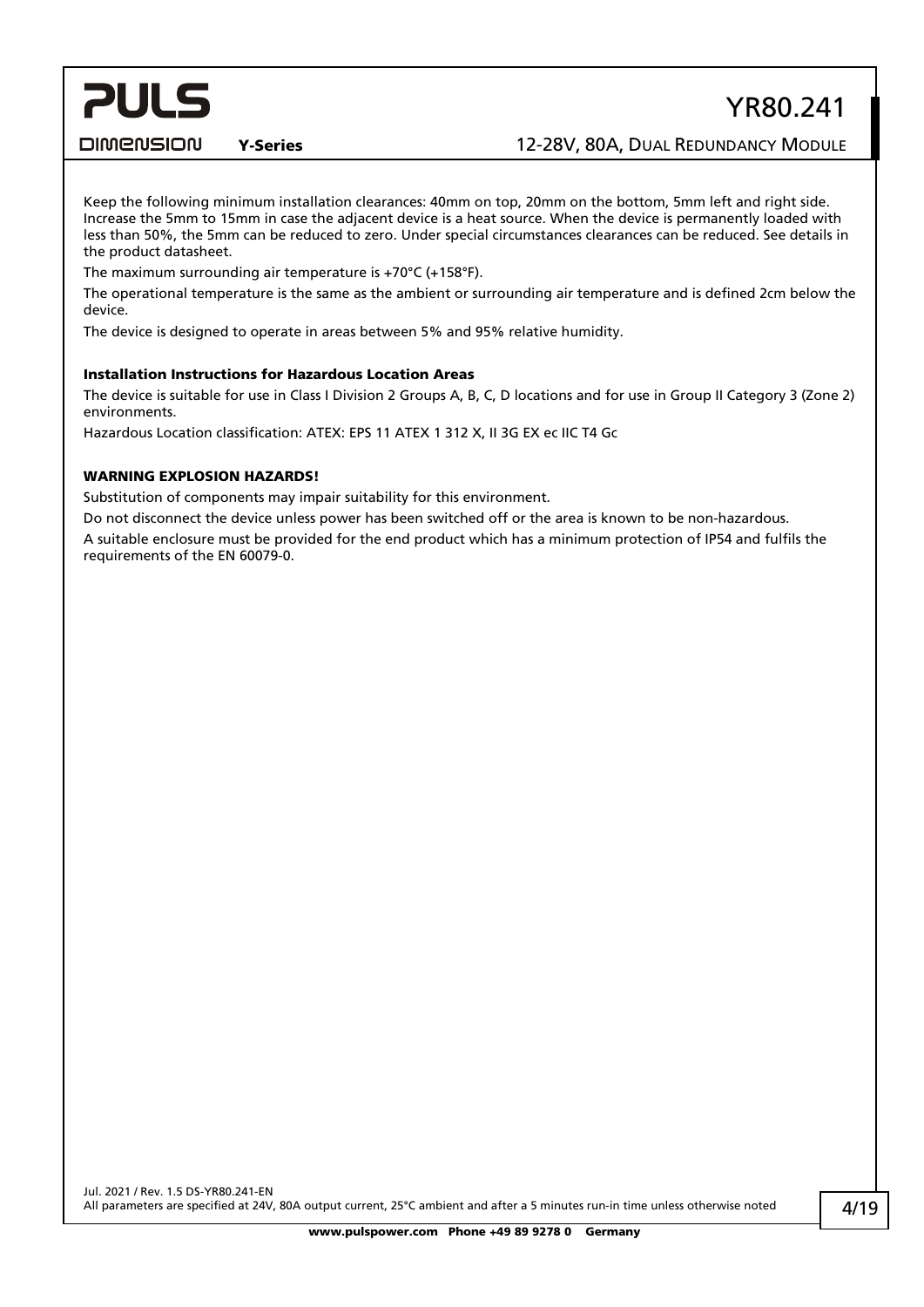

## YR80.241

**DIMENSION** 

Y-Series 12-28V, 80A, DUAL REDUNDANCY MODULE

## <span id="page-4-0"></span>3. INPUT AND OUTPUT CHARACTERISTICS

| Number of inputs              |      | 2                    |                                                                                         |
|-------------------------------|------|----------------------|-----------------------------------------------------------------------------------------|
| Number of outputs             |      |                      |                                                                                         |
| Input voltage                 | nom. | DC 12-28V $\pm 30\%$ | The input circuitry must meet the SELV requirements<br>stipulated by IEC/EN/UL 60950-1. |
| Input voltage range           |      | 8.4-36.4Vdc          |                                                                                         |
| Voltage drop, input to output | typ. | 95 <sub>m</sub> V    | at 2x40A, see Fig. 3-1                                                                  |
|                               | typ. | 49 <sub>m</sub> V    | at 2x20A, see Fig. 3-1                                                                  |
|                               | typ. | 81 <sub>m</sub> V    | at 1x40A, see Fig. 3-2                                                                  |
| Input current                 | nom. | 2x 0-40A             | continuous                                                                              |
|                               | nom. | 2x 40-65A            | for 5 seconds                                                                           |
|                               | max  | 2x 65A               | at continuous overload or short circuit                                                 |
| Peak input current            | max. | 1500A                | for max. 1 ms per input                                                                 |
| Output current                | nom. | 80A                  | continuous                                                                              |
|                               | nom. | 80-130A              | for 5 seconds                                                                           |
|                               | max. | 130A                 | at continuous overload or short circuit                                                 |
| Reverse current               | max. | 1 <sub>m</sub> A     | at 24V, per input, -40 $^{\circ}$ C to +70 $^{\circ}$ C                                 |
| Reverse voltage               | max. | 40Vdc                | voltage applied to the output, continuously allowed                                     |
| Output capacitance            | typ. | $320\mu F$           |                                                                                         |

Note: Ensure that the continuous output current does not exceed 130A. Check the short-circuit current of the power sources and if the power source can deliver more than 130A together, use an appropriate fuse on the output.

<span id="page-4-1"></span>



<span id="page-4-2"></span>

Jul. 2021 / Rev. 1.5 DS-YR80.241-EN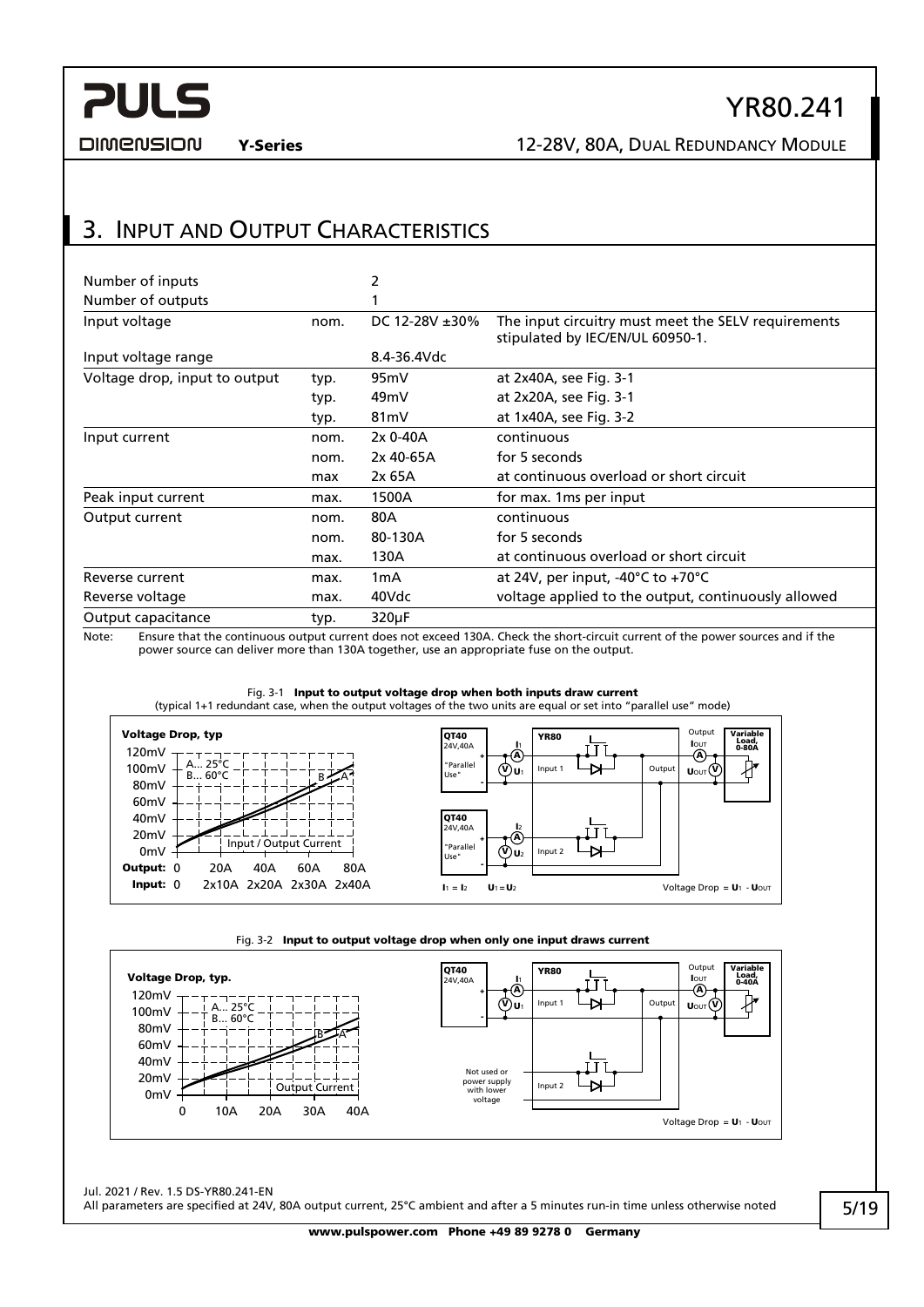**DIMENSION** 

## YR80.241

Y-Series 12-28V, 80A, DUAL REDUNDANCY MODULE

## <span id="page-5-0"></span>4. POWER LOSSES

|                      |      | <b>DC 24V</b> |                                                                         |
|----------------------|------|---------------|-------------------------------------------------------------------------|
| Power losses         | typ. | 2.7W          | input: 2x20A                                                            |
|                      | typ. | 8.3W          | input: 2x40A                                                            |
|                      | typ. | 3.6W          | input: 1x40A,<br>(only one input is connected to input voltage)         |
| Standby power losses | typ. | 0.35W         | at no output current,<br>(only one input is connected to input voltage) |
|                      | typ. | 0.7W          | at no output current,<br>(both inputs are connected to input voltages)  |



#### Fig. 4-2 Power losses when only one input is used



Note: As soon as voltage is applied on input 2, an additional 0.35W will be consumed. It is not relevant, whether this channel contributes to the output current or not.

Jul. 2021 / Rev. 1.5 DS-YR80.241-EN All parameters are specified at 24V, 80A output current, 25°C ambient and after a 5 minutes run-in time unless otherwise noted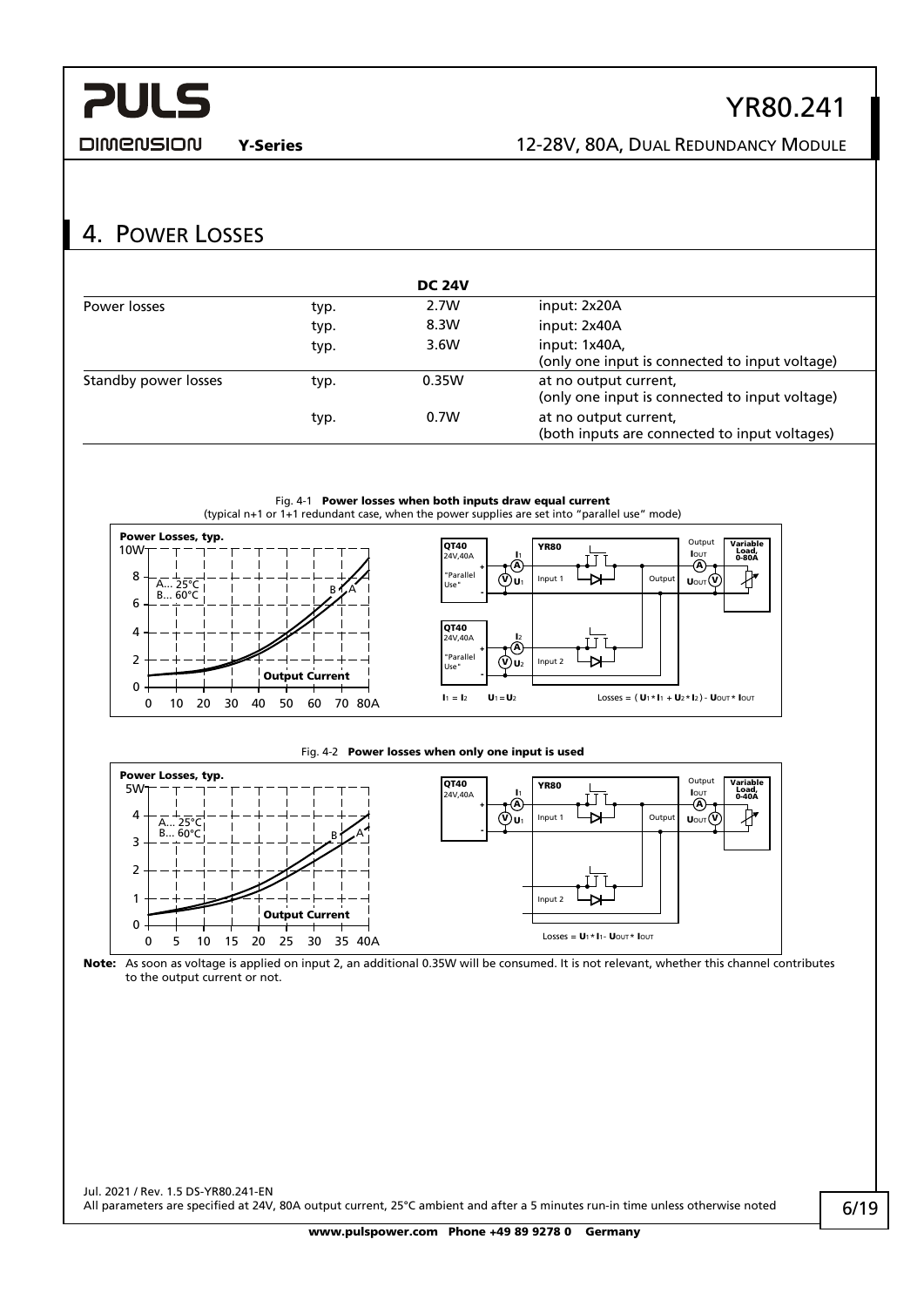DIMENSION

## <span id="page-6-0"></span>5. LIFETIME EXPECTANCY AND MTBF

The redundancy module has two input channels which are completely independent from each other. Each control circuit, auxiliary voltage source, or other circuitry in the module are designed separately for each input. The dual input redundancy module can be considered as two single redundancy modules combined together in one housing. The only common point is the circuit trace that ties the two separate circuits together at the output.

The MTBF figures below are for the entire dual input module. If the MTBF number of only one path is needed, simply double the value from the table.

| Input / output current<br>conditions | Input: 2x20A<br>Output: 40A | Input: 2x40A<br><b>Output: 80A</b> |                                   |
|--------------------------------------|-----------------------------|------------------------------------|-----------------------------------|
| Lifetime expectancy*)                | 513 000h $*$                | 143 000h*)                         | at 24V and $40^{\circ}$ C         |
|                                      | 1 450 000h * <sup>)</sup>   | 405 000h <sup>*</sup>              | at 24V and $25^{\circ}$ C         |
| MTBF**) SN 29500, IEC 61709          | 2 673 000h                  | 2088000h                           | at 24V 40°C                       |
|                                      | 4 544 000h                  | 3 669 000h                         | at 24V 25°C                       |
| MIL HDBK 217F<br>$MTBF^{**}$         | 100 000h                    | 89 000h                            | Ground Fixed GF40 (24V and 40°C)  |
|                                      | 133 000h                    | 117 000h                           | Ground Fixed GF25 (24V and 25°C)  |
|                                      | 536 000h                    | 478 000h                           | Ground Benign GB40 (24V and 40°C) |
|                                      | 707 000h                    | 628 000h                           | Ground Benign GB25 (24V and 25°C) |

\*) The Lifetime expectancy shown in the table indicates the minimum operating hours (service life) and is determined by the lifetime expectancy of the built-in electrolytic capacitors. Lifetime expectancy is specified in operational hours and is calculated according to the capacitor's manufacturer specification. The manufacturer of the electrolytic capacitors only guarantees a maximum life of up to 15 years (131 400h). Any number exceeding this value is a calculated theoretical lifetime which can be used to compare devices.

\*\*) MTBF stands for Mean Time Between Failure, which is calculated according to statistical device failures, and indicates reliability of a device. It is the statistical representation of the likelihood of a unit to fail and does not necessarily represent the life of a product. The MTBF figure is a statistical representation of the likelihood of a device to fail. A MTBF figure of e.g. 1 000 000h means that statistically one unit will fail every 100 hours if 10 000 units are installed in the field. However, it can not be determined if the failed unit has been running for 50 000h or only for 100h.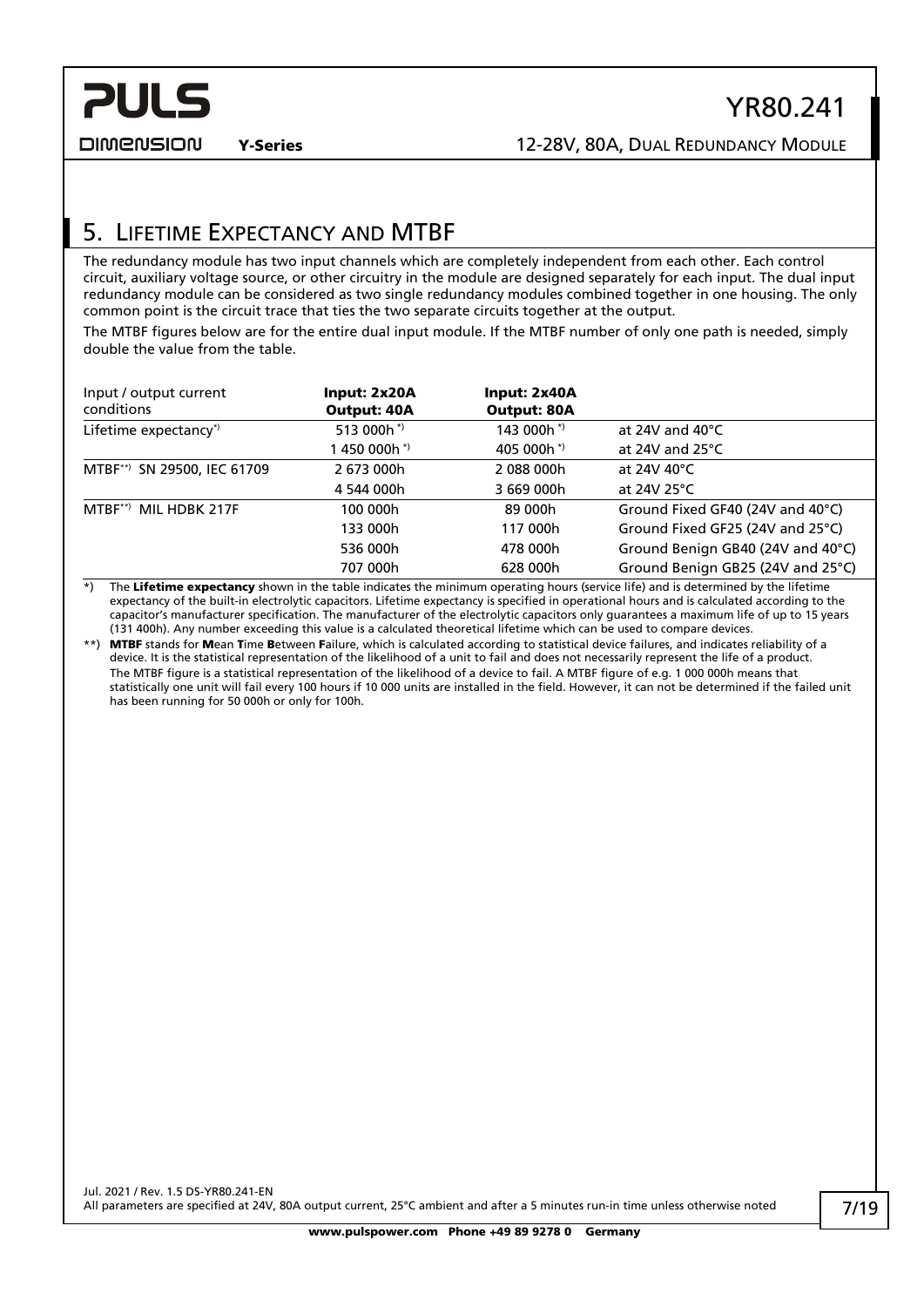**DIMENSION** 

## <span id="page-7-0"></span>6. TERMINALS AND WIRING

|                               | Input                            | Output                           |
|-------------------------------|----------------------------------|----------------------------------|
| <b>Type</b>                   | Screw termination                | Screw termination                |
|                               | IP20 Finger safe construction.   | IP20 Finger safe construction.   |
|                               | Suitable for field installation. | Suitable for field installation. |
| Solid wire                    | $0.5 - 16$ mm <sup>2</sup>       | $0.5 - 35$ mm <sup>2</sup>       |
| Stranded wire                 | $0.5 - 10$ mm <sup>2</sup>       | $0.5 - 35$ mm <sup>2</sup>       |
| <b>American Wire Gauge</b>    | 22-8 AWG                         | 20-2 AWG                         |
| Max. wire diameter            | 5.2mm (including ferrule)        |                                  |
| Wire stripping length         | $12$ mm / 0.5inch                | 18mm / 0.7inch                   |
| Screwdriver                   | 3.5mm slotted or Pozidrive No 2  | 5mm slotted or Pozidrive No 2    |
| Recommended tightening torque | 1.2Nm, 10.6lb.in                 | 2.5Nm, 22lb.in                   |

To connect the chassis to ground, use a ring-type terminal (ring cable lug) which is suitable for a M4 screw and connect it to the chassis ground terminal on top of the unit.

#### Instructions:

- a) The external circuitry of all terminals must meet the safety requirements stipulated by IEC/EN/UL 60950-1: SELV.
- b) Use appropriate copper cables that are designed for minimum operating temperatures of: 60°C for ambient up to 45°C and 75°C for ambient up to 60°C and 90°C for ambient up to 70°C minimum.
- c) Follow national installation codes and installation regulations!
- d) Ensure that all strands of a stranded wire enter the terminal connection!
- e) Screws of unused terminal compartments should be securely tightened.
- f) Ferrules are allowed.
- g) Do not connect or disconnect the wires from the terminals below -25°C (-13°F).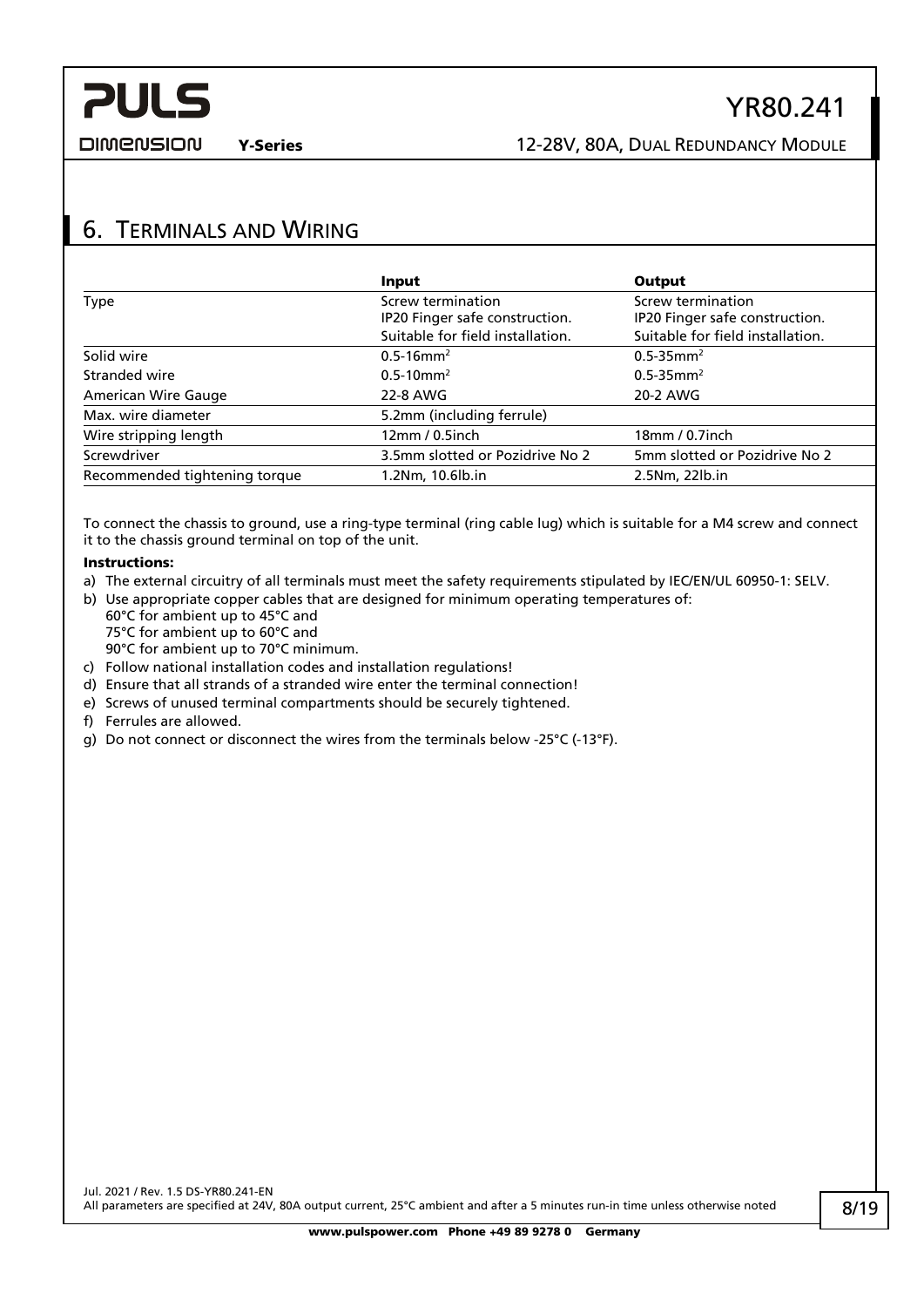**DIMENSION** 

## Y-Series 12-28V, 80A, DUAL REDUNDANCY MODULE

YR80.241

## <span id="page-8-0"></span>7. FUNCTIONAL DIAGRAM



## <span id="page-8-1"></span>8. FRONT SIDE AND USER ELEMENTS

Fig. 8-1 Front side



#### A Output Terminals (screw terminals)

#### B Chassis Ground Terminals

To be connected on the top side of the housing with a ring-type terminal (ring cable lug) which is suitable for a M4 screw. Connection of the chassis is optional and not required since the unit fulfils the requirements according to protection class III.

- C Input Terminals for Input 1 (screw terminals)
- D Input Terminals for Input 2 (screw terminals)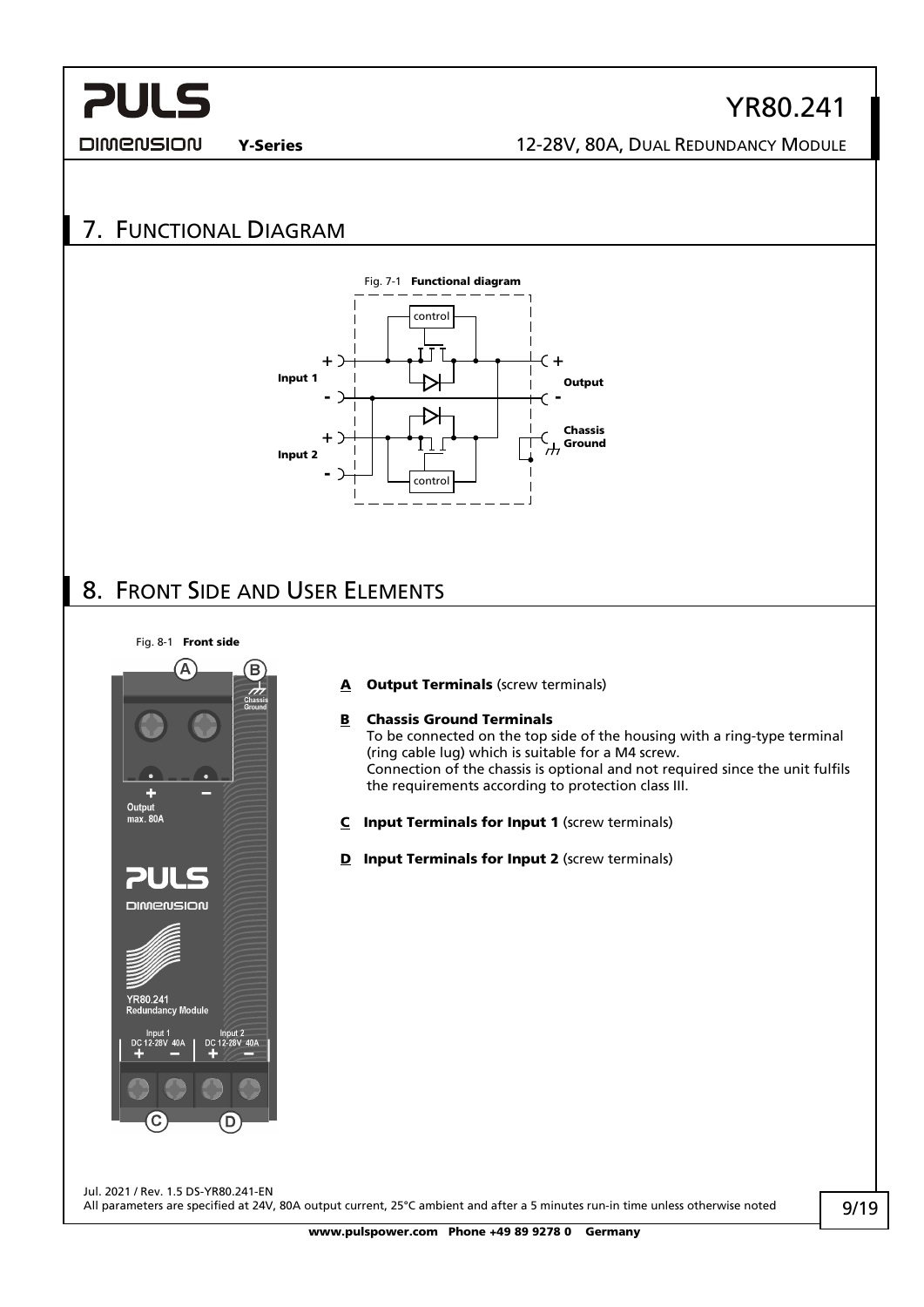#### **DIMENSION**

Y-Series 12-28V, 80A, DUAL REDUNDANCY MODULE

## <span id="page-9-0"></span>9. EMC

The redundancy module is suitable for applications in industrial environment as well as in residential, commercial and light industry environment without any restrictions. A detailed EMC report is available on request.

| <b>EMC Immunity</b>                     | According generic standards: EN 61000-6-1 and EN 61000-6-2 |                              |                 |                    |
|-----------------------------------------|------------------------------------------------------------|------------------------------|-----------------|--------------------|
| Electrostatic discharge                 | EN 61000-4-2                                               | Contact discharge            | 8kV             | Criterion A        |
|                                         |                                                            | Air discharge                | 15kV            | Criterion A        |
| Electromagnetic RF field                | EN 61000-4-3                                               | 80MHz-2.7GHz                 | 20V/m           | Criterion A        |
| <b>Fast transients (Burst)</b>          | EN 61000-4-4                                               | Input lines                  | 2kV             | Criterion A        |
|                                         |                                                            | Output lines                 | 2kV             | Criterion A        |
| Surge voltage on input                  | EN 61000-4-5                                               | $+ \rightarrow -$            | 500V            | Criterion A        |
| lines                                   |                                                            | $\rightarrow$ Chassis ground | 1kV             | Criterion A        |
| Surge voltage on output                 | EN 61000-4-5                                               | $+ \rightarrow -$            | 500V            | Criterion A        |
| lines                                   |                                                            | $\rightarrow$ Chassis ground | 1kV             | Criterion A        |
| Conducted disturbance                   | EN 61000-4-6                                               | 0.15-80MHz                   | 20 <sub>V</sub> | <b>Criterion A</b> |
| Power-frequency magnetic<br>field $*$ ) | EN 61000-4-8                                               | 50Hz                         | 30A/m           | Criterion A        |

#### Criterions:

A: Redundancy module shows normal operation behavior within the defined limits.

```
Notes:
```
\*) A test is not applicable according to EN 61000-6-2, since the device does not contain components susceptible to magnetic fields, e.g. hall elements, electrodynamic microphones, etc.

| <b>EMC Emission</b>                          | According generic standards: EN 61000-6-3 and EN 61000-6-4                                                                                                                                                                       |                                                                                                                                          |
|----------------------------------------------|----------------------------------------------------------------------------------------------------------------------------------------------------------------------------------------------------------------------------------|------------------------------------------------------------------------------------------------------------------------------------------|
| Conducted emission                           | IEC/CISPR 16-1-2, IEC/CISPR 16-2-1                                                                                                                                                                                               | limits for DC power ports according<br>EN 61000-6-3 fulfilled *)                                                                         |
| Radiated emission                            | EN 55011, EN 55032                                                                                                                                                                                                               | Class B                                                                                                                                  |
| This device complies with FCC Part 15 rules. |                                                                                                                                                                                                                                  |                                                                                                                                          |
|                                              | Operation is subjected to following two conditions: (1) this device may not cause harmful interference, and (2) this<br>device must accept any interference received, including interference that may cause undesired operation. |                                                                                                                                          |
| $^{*}$                                       |                                                                                                                                                                                                                                  | For information only, not mandatory for EN 61000-6-3. Provided, that power sources connected on the inputs fulfill the requirements too. |

| <b>Switching frequency</b> | The internal auxiliary supply is generated with a boost converter. |
|----------------------------|--------------------------------------------------------------------|
|                            | The switching frequency is typ. 16kHz.                             |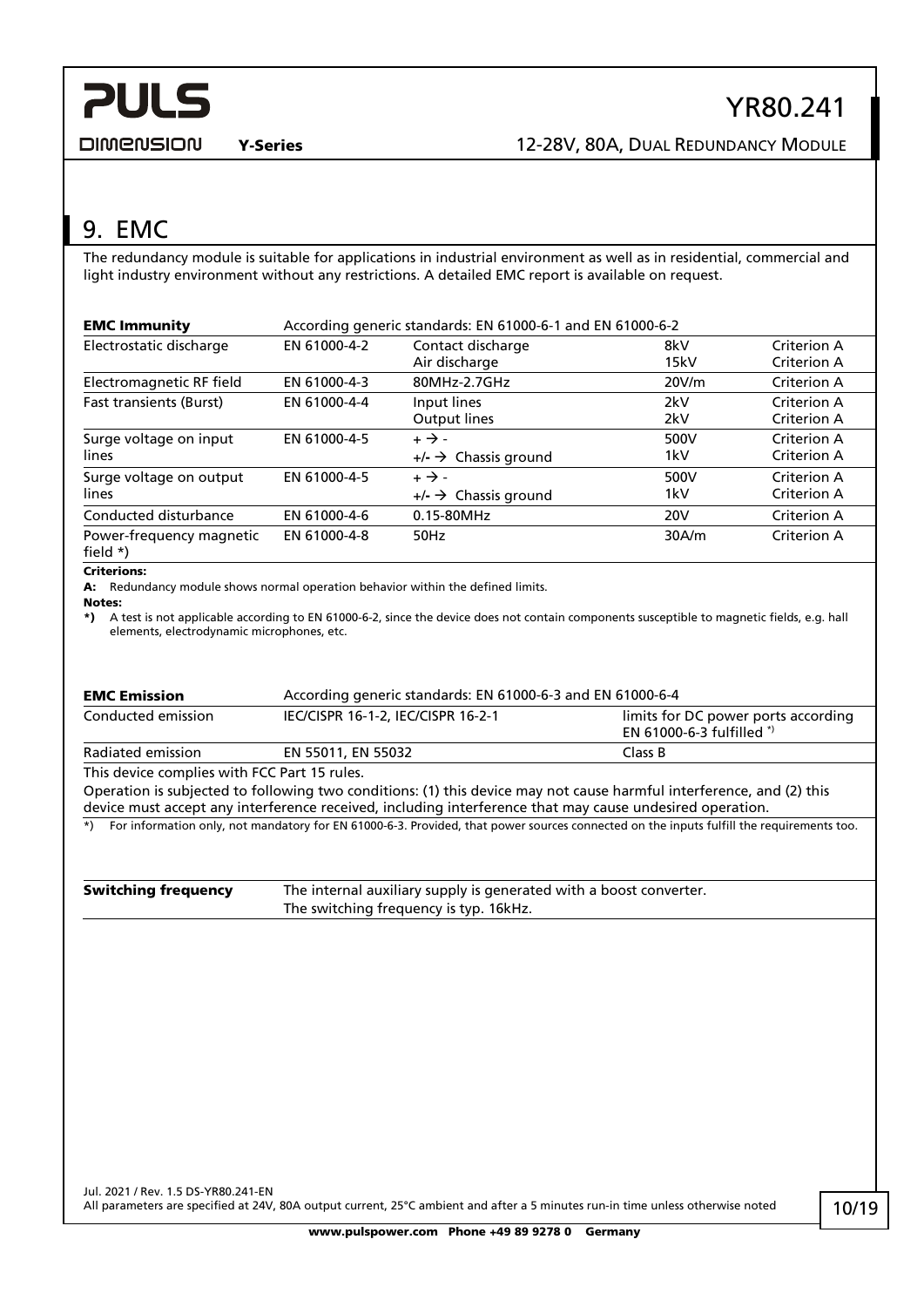**DIMENSION** 

## Y-Series 12-28V, 80A, DUAL REDUNDANCY MODULE

## <span id="page-10-0"></span>10. ENVIRONMENT

| Operational temperature *) | -40°C to +70°C (-40°F to 158°F)                             |                                                                                                                                             |
|----------------------------|-------------------------------------------------------------|---------------------------------------------------------------------------------------------------------------------------------------------|
| Storage temperature        | -40 to $+85^{\circ}$ C (-40°F to 185°F)                     | for storage and transportation                                                                                                              |
| Humidity **)               | 5 to 95% r.H.                                               | IEC 60068-2-30                                                                                                                              |
| Vibration sinusoidal ***)  | 2-17.8Hz: ±1.6mm; 17.8-500Hz: 2q<br>2 hours / axis          | IEC 60068-2-6                                                                                                                               |
| Shock ***)                 | 30g 6ms, 20g 11ms<br>3 bumps / direction, 18 bumps in total | IEC 60068-2-27                                                                                                                              |
| Altitude                   | 0 to 2000m (0 to 6 560ft)                                   | without any restrictions                                                                                                                    |
|                            | 2000 to 6000m (6 560 to 20 000ft)                           | reduce output power or ambient temperature,<br>see Fig. 10-2                                                                                |
| Altitude derating          | 5A/1000m or 5°C/1000m                                       | > 2000m (6500ft), see Fig. 10-2                                                                                                             |
| Over-voltage category      | not applicable                                              | The concept of the overvoltage category is<br>used for equipment energized directly from<br>the low voltage mains (IEC 60664-1 §4.3.3.2.1). |
| Degree of pollution        | 2                                                           | IEC 62103, EN 50178, not conductive                                                                                                         |

\*) Operational temperature is the same as the ambient temperature and is defined as the air temperature 2cm below the unit.

\*\*) Do not energize while condensation is present

\*\*\*) Tested in combination with DIN rails according to EN 60715 with a height of 15mm and a thickness of 1.3mm and standard mounting orientation.



<span id="page-10-1"></span>

## YR80.241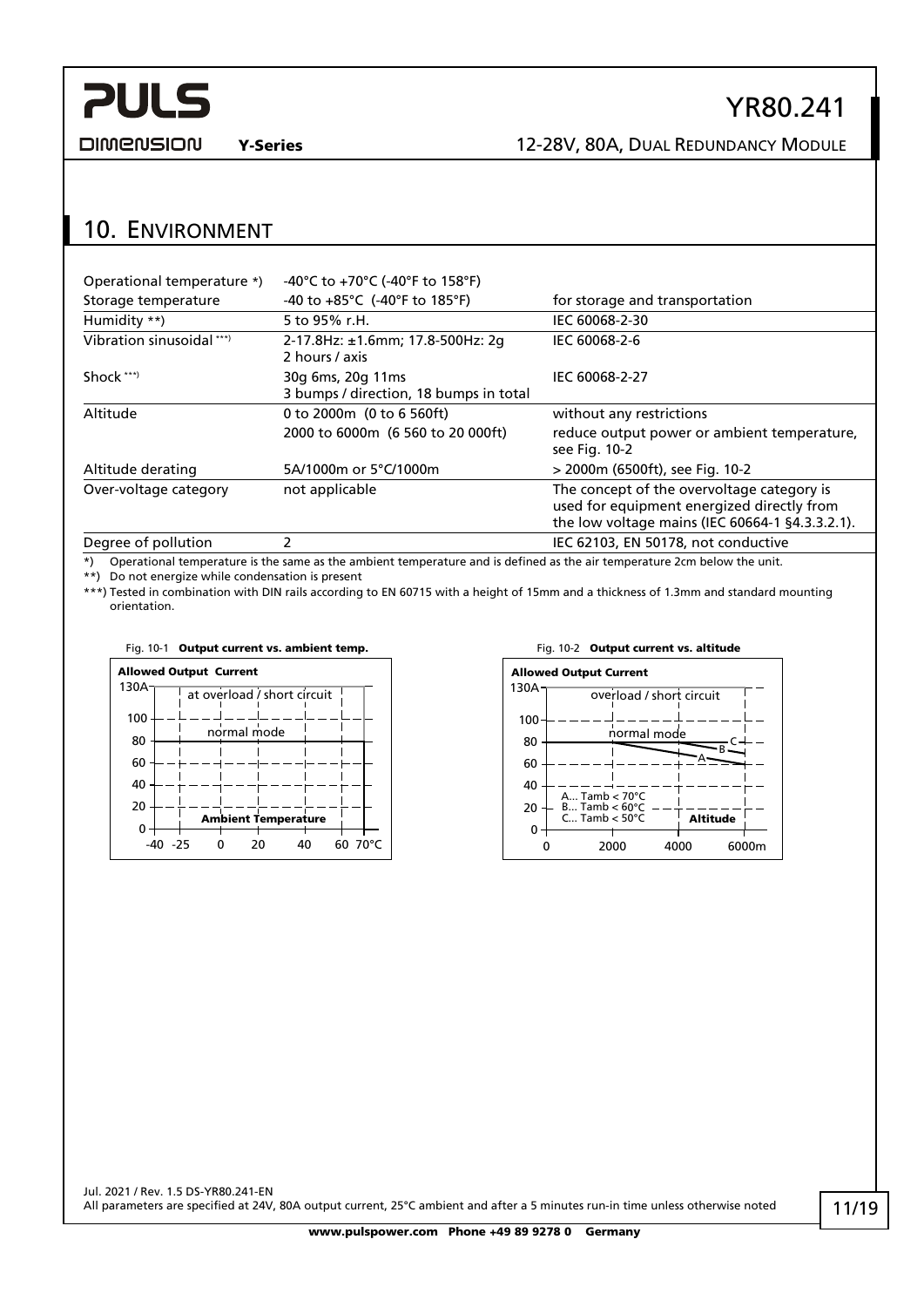DIMENSION

Y-Series 12-28V, 80A, DUAL REDUNDANCY MODULE

YR80.241

## <span id="page-11-0"></span>11. PROTECTION FEATURES

| Output over-current protection       | not included |                                                    |
|--------------------------------------|--------------|----------------------------------------------------|
| Reverse input polarity<br>protection | included     | unit does not start when input voltage is reversed |
| Degree of protection                 | IP 20        | <b>EN/IEC 60529</b>                                |
| Penetration protection               | $>$ 3.6 $mm$ | e.g. screws, small parts                           |
| Over-temperature protection          | not included |                                                    |
| Input transient protection           | not included |                                                    |
| Output transient protection          | included     | see EMC section                                    |
| Internal input fuse                  | not included |                                                    |
|                                      |              |                                                    |

## <span id="page-11-1"></span>12. SAFETY FEATURES

| Input / output separation | no galvanic separation | Mosfet between input and output                          |
|---------------------------|------------------------|----------------------------------------------------------|
| Class of protection       |                        | PE (Protective Earth) or chassis connection not required |
| PE resistance             | < 0.10hm               | between housing and chassis-ground terminal              |

## <span id="page-11-2"></span>13. DIELECTRIC STRENGTH

The input and output voltages have the same reference, are floating and have no ohmic connection to ground. Type and factory tests are conducted by the manufacturer. Field tests may be conducted in the field using the appropriate test equipment which applies the voltage with a slow ramp (2s up and 2s down). Connect input/output terminals together before conducting the test.

When testing, set the cut-off current settings to the value in the table below.

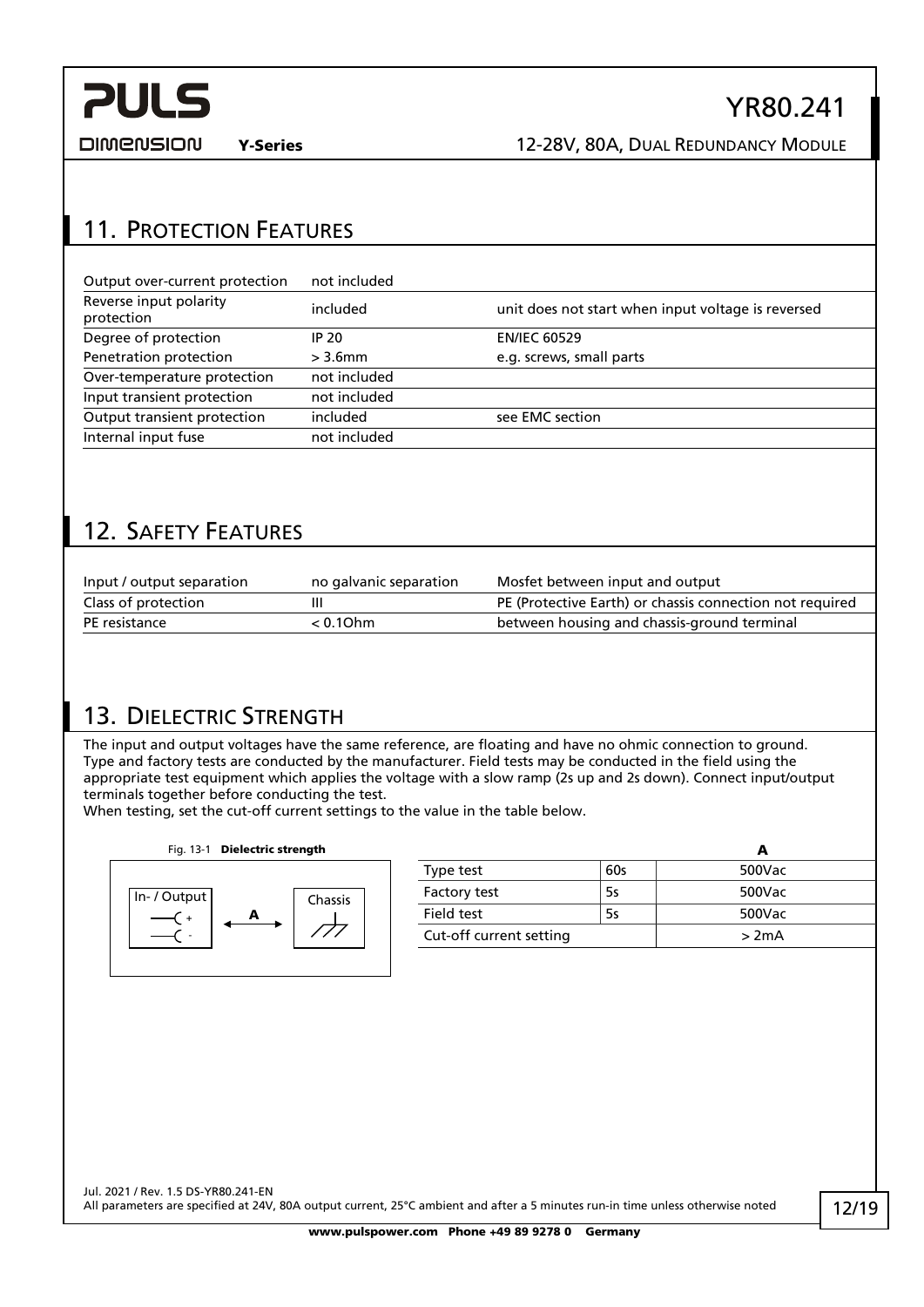#### **DIMENSION**

### Y-Series 12-28V, 80A, DUAL REDUNDANCY MODULE

YR80.241

## <span id="page-12-0"></span>14. APPROVED, FULFILLED OR TESTED STANDARDS

| <b>UL 508</b>  | US LISTED                                      | <b>UL Certificate</b><br>Listed equipment for category NMTR - Industrial Control<br>Equipment<br>Applicable for US and Canada<br>E-File: E198865                                                                                                             |
|----------------|------------------------------------------------|--------------------------------------------------------------------------------------------------------------------------------------------------------------------------------------------------------------------------------------------------------------|
| IEC 60950-1    | <b>CB Report</b>                               | <b>CB Scheme Certificate</b><br>General safety requirements for Information Technology<br>Equipment (ITE)                                                                                                                                                    |
| UL 60950-1     | $\mathbf{c}$ $\mathbf{H}$ <sup>us</sup>        | <b>UL Certificate</b><br>Recognized component for category QQGQ - Information<br>Technology Equipment (ITE)<br>Applicable for US and Canada<br>E-File: E137006                                                                                               |
| <b>ATEX</b>    |                                                | Agency Certificate (Bureau Veritas)<br>EN 60079-0 Explosive atmospheres - General requirements<br>EN 60079-7 Equipment protection by type of protection "e"<br>Certificate: EPS 11 ATEX 1 312 X<br>Temperature Code: T4<br>Type of Protection: ec            |
| <b>IECEX</b>   | <b>IECEX</b>                                   | <b>IECEx Certificate</b><br>IEC 60079-0 Explosive atmospheres - General requirements<br>IEC 60079-7 Equipment protection by type of protection "e"<br>Certificate: IECEx EPS 12.0032 X<br>Temperature Code: T4<br>Type of Protection: ec                     |
| Class I Div 2  |                                                | <b>CSA Certificate</b><br>Power Supplies for Hazardous Location<br>Applicable for Canada and US<br>CSA Class: 5318-01 (Canada), 5318-81 (USA)<br>Temperature Code: T4<br>Groups: A, B, C and D                                                               |
| Marine (DNV)   | DN<br><b>DNV.COM/AF</b>                        | <b>DNV Certificate</b><br>DNV Type approved product<br>Certificate: TAA00002YX<br>Temperature: Class D<br>Humidity: Class B<br><b>Vibration: Class C</b><br><b>EMC: Class B</b><br>Enclosure: Class A                                                        |
| Marine (ABS)   | ABS                                            | ABS Design Assessment Certificate<br>ABS (American Bureau of Shipment) assessed product<br>Certificate: 17-HG1599236-PD                                                                                                                                      |
| IEC 60068-2-60 | <b>Corrosion</b><br>IEC 60068-2-60<br>Method 4 | Manufacturer's Declaration (Online Document)<br>Environmental Tests, Flowing Mixed Gas Corrosion Test<br>Test Ke - Method 4<br>H2S: 10ppb<br>NO2: 200ppb<br>Cl2: 10ppb<br>SO2: 200ppb<br>Test Duration: 3 weeks, which simulates a service life of 10 years. |

Jul. 2021 / Rev. 1.5 DS-YR80.241-EN All parameters are specified at 24V, 80A output current, 25°C ambient and after a 5 minutes run-in time unless otherwise noted

13/19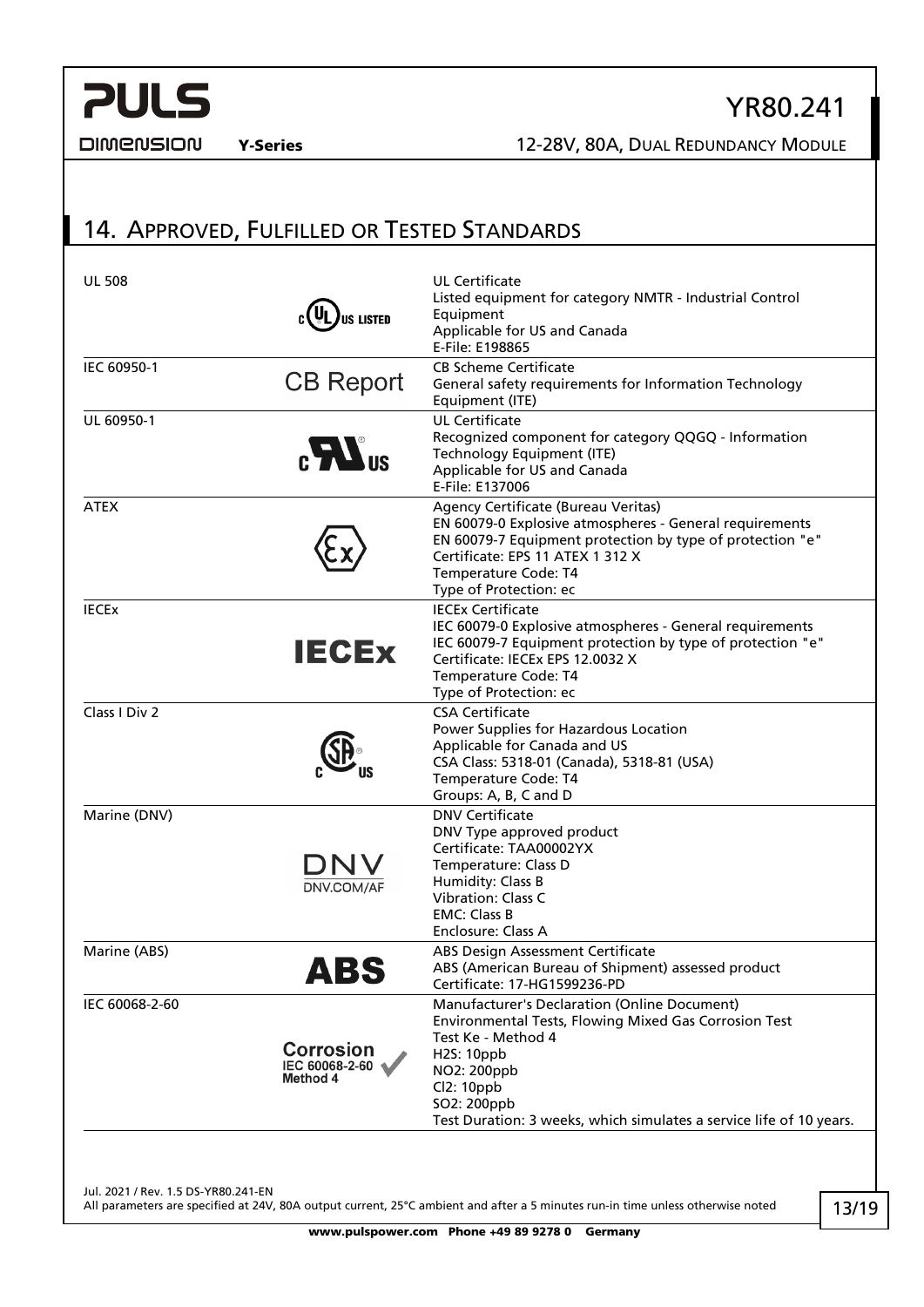| <b>PULS</b>      |                           | YR80.241                                                                                                                                                                                                                                           |
|------------------|---------------------------|----------------------------------------------------------------------------------------------------------------------------------------------------------------------------------------------------------------------------------------------------|
| <b>DIMENSION</b> | <b>Y-Series</b>           | 12-28V, 80A, DUAL REDUNDANCY MODULE                                                                                                                                                                                                                |
| ISA-71.04 G3     | Corrosion<br>G3-ISA-71.04 | Manufacturer's Declaration (Online Document)<br>Airborne Contaminants Corrosion Test<br>Severity Level: G3 Harsh<br>H2S: 100ppb<br>NOx: 1250ppb<br>Cl2:20ppb<br>SO2: 300ppb<br>Test Duration: 3 weeks, which simulates a service life of 10 years. |

Tested for Zone 2 and test class C1 according to VDMA 24364-C1-

L/W for solvents and water-based paints

VDMA 24364<br> **LABS** Paint Wetting Impairment Substances Test (or LABS-Test)<br>
Tested for Zone 2 and test class C1 according to VDMA 24

## <span id="page-13-0"></span>15. REGULATORY PRODUCT COMPLIANCE

VDMA 24364-C1-L/W

| EU Declaration of<br>Conformity | $\epsilon$         | The CE mark indicates conformance with the<br>- EMC directive<br>- ATEX directive<br>- RoHS directive                                                   |
|---------------------------------|--------------------|---------------------------------------------------------------------------------------------------------------------------------------------------------|
| <b>REACH Directive</b>          | REACH $\checkmark$ | Manufacturer's Statement<br>EU-Directive regarding the Registration, Evaluation,<br>Authorization and Restriction of Chemicals                          |
| <b>WEEE Directive</b>           |                    | Manufacturer's Statement<br>EU-Regulation on Waste Electrical and Electronic Equipment<br>Registered in Germany as business to business (B2B) products. |
| <b>EAC TR Registration</b>      | £HI                | <b>EAC Certificate</b><br>EAC EurAsian Conformity - Registration Russia, Kazakhstan and<br><b>Belarus</b><br>8504408200, 8504409000                     |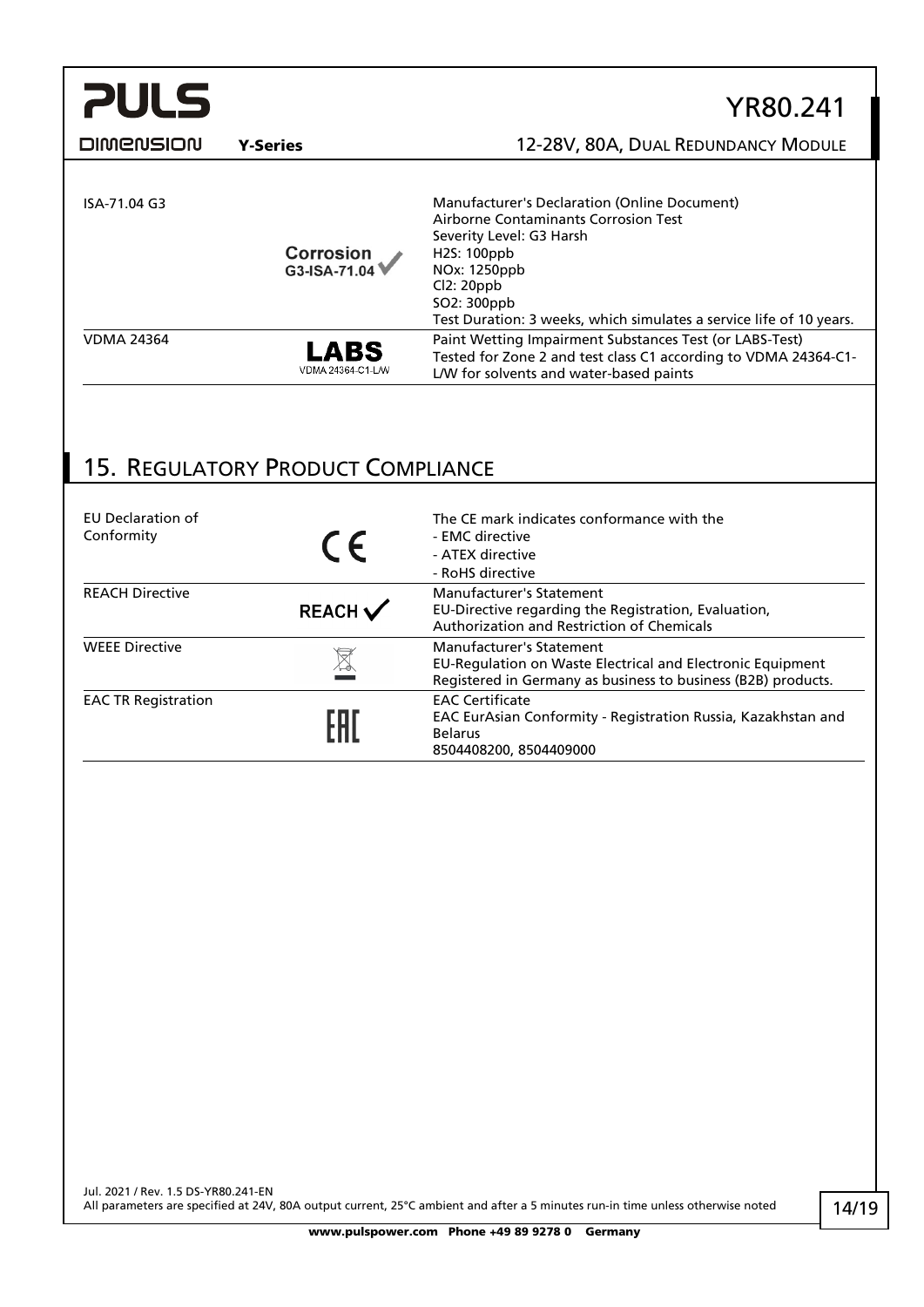#### **DIMENSION**

Y-Series 12-28V, 80A, DUAL REDUNDANCY MODULE

YR80.241

## <span id="page-14-0"></span>16. PHYSICAL DIMENSIONS AND WEIGHT





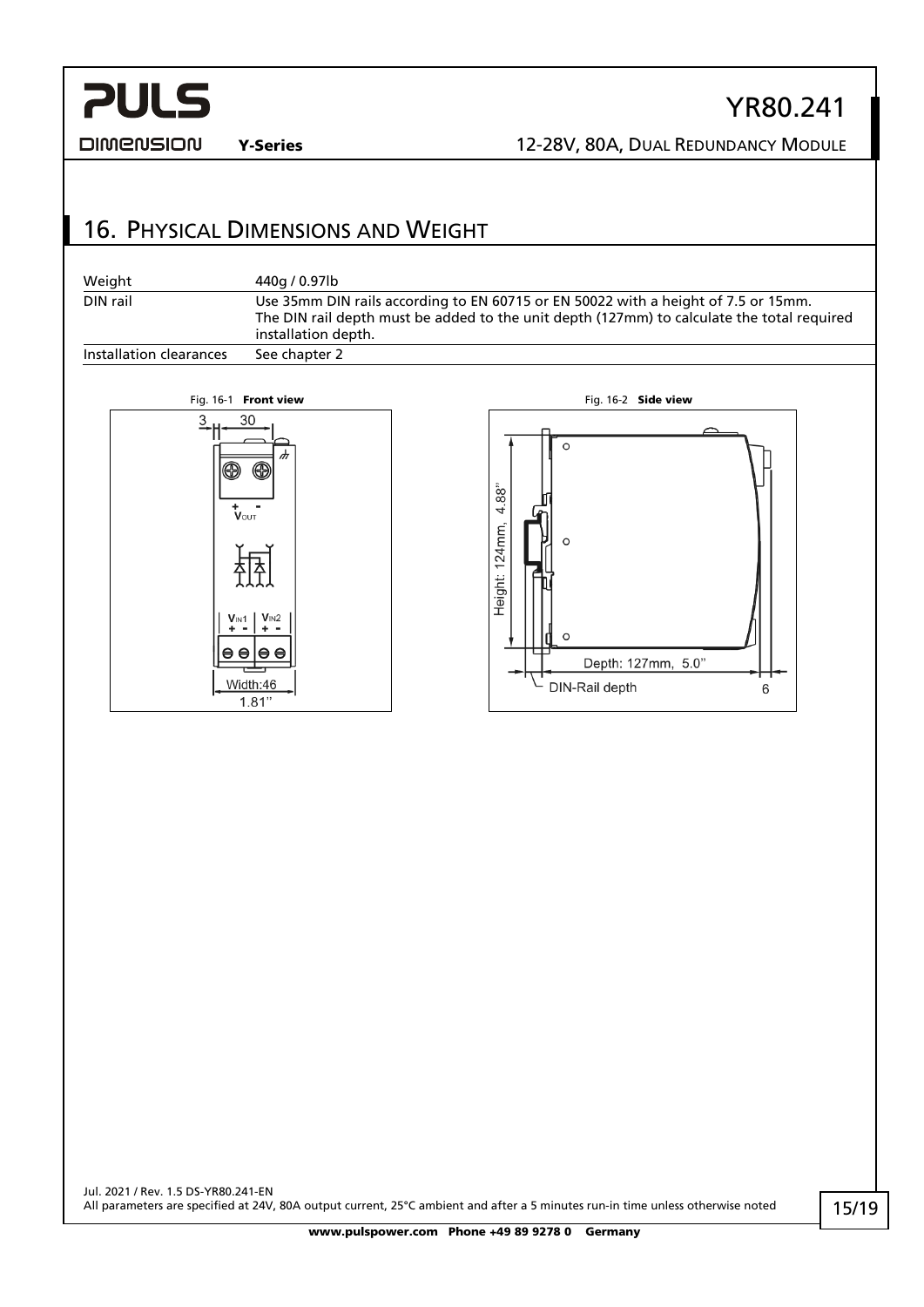**DIMENSION** 

YR80.241

## <span id="page-15-0"></span>17. ACCESSORIES

### <span id="page-15-1"></span>17.1. ZM2.WALL - WALL MOUNTING BRACKET

This bracket is used to mount the YR80.241 redundancy module onto a flat surface without utilizing a DIN rail.







## <span id="page-15-2"></span>17.2. ZM12.SIDE - SIDE MOUNTING BRACKET

This bracket is used to mount the YR80.241 redundancy module sideways with or without utilizing a DIN rail. The two aluminum brackets and the black plastic slider of the unit have to be detached, so that the steel brackets can be mounted.

For sideway DIN rail mounting, the removed aluminum brackets and the black plastic slider need to be mounted on the steel bracket.

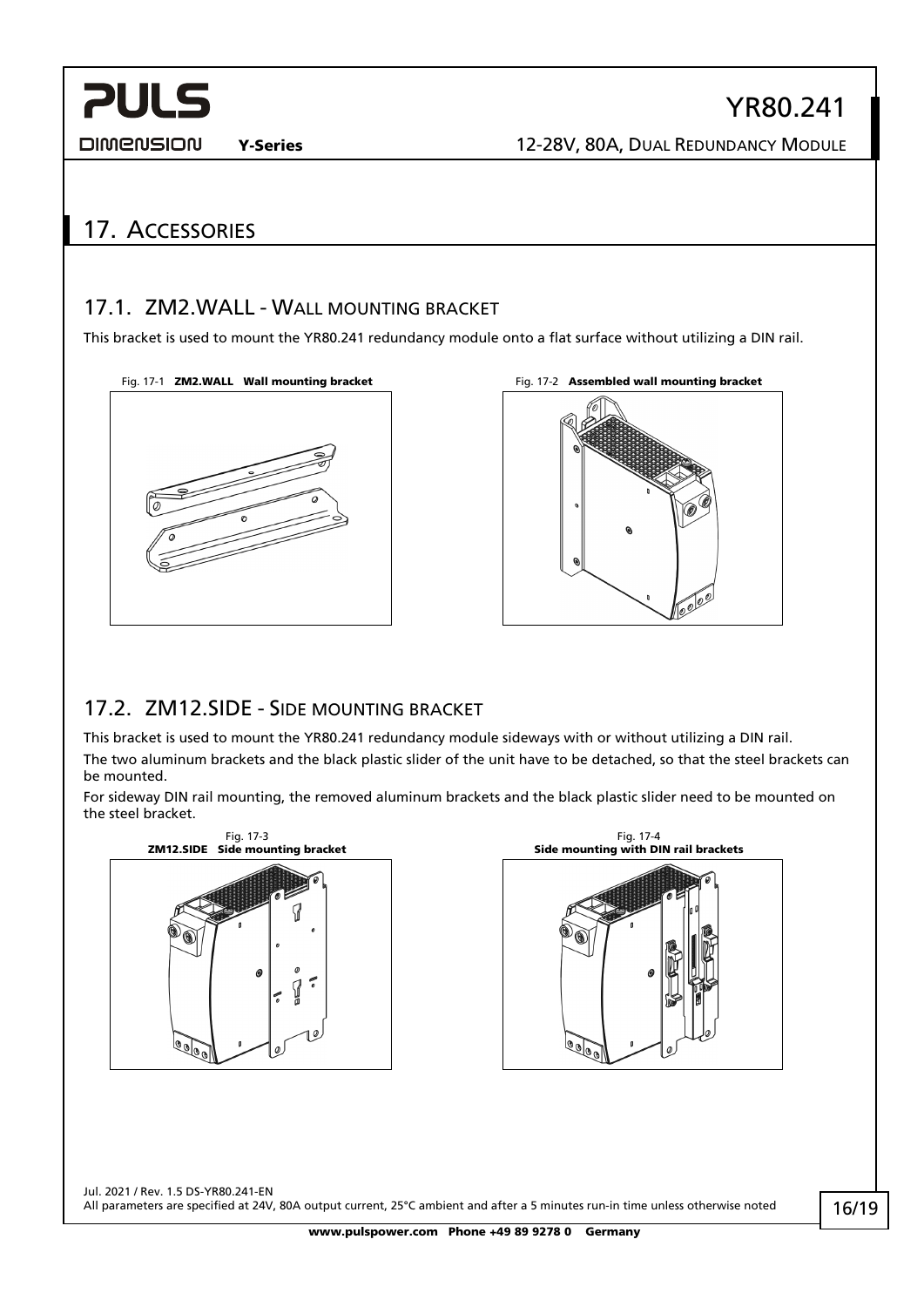## YR80.241

DIMENSION

**PULS** 

## <span id="page-16-1"></span><span id="page-16-0"></span>18. APPLICATION NOTES

### 18.1. RECOMMENDATIONS FOR REDUNDANCY

Recommendations for the configuration of redundant power systems:

- Use separate input fuses for each power supply.
- Use three-phase power supplies to gain functional safety if one phase fails.
- When single-phase power supplies are utilized connect them to different phases or mains circuits if possible.
- Set the power supply in "Parallel-Use" mode if this feature is available
- It is desirable to set the output voltages of all power supplies to the same value.

### <span id="page-16-2"></span>18.2. INDUCTIVE AND CAPACITIVE LOADS

<span id="page-16-3"></span>The unit is designed to supply any kind of loads, including unlimited capacitive and inductive loads.

### 18.3. SIDEWARDS INSTALLATION CLEARANCES

The minimum clearance recommendations are defined in chapter [2.](#page-2-1)

Normally, the following installation clearance are recommended: 40mm on top, 20mm on the bottom, 5mm on the left and right sides when the device is loaded permanently with more than 50% of the rated power. Increase this clearance to 15mm in case the adjacent device is a heat source (e.g. another power supply).

The clearance between the power supplies and the redundancy module can be reduced to zero under the following conditions:

- 1+1 redundancy application with maximum 40A output current.
- The power supplies are from the PULS DIMENSION series.
- The redundancy module is placed between the two power supplies.
- The power supplies are set into "Parallel Use" mode



Jul. 2021 / Rev. 1.5 DS-YR80.241-EN All parameters are specified at 24V, 80A output current, 25°C ambient and after a 5 minutes run-in time unless otherwise noted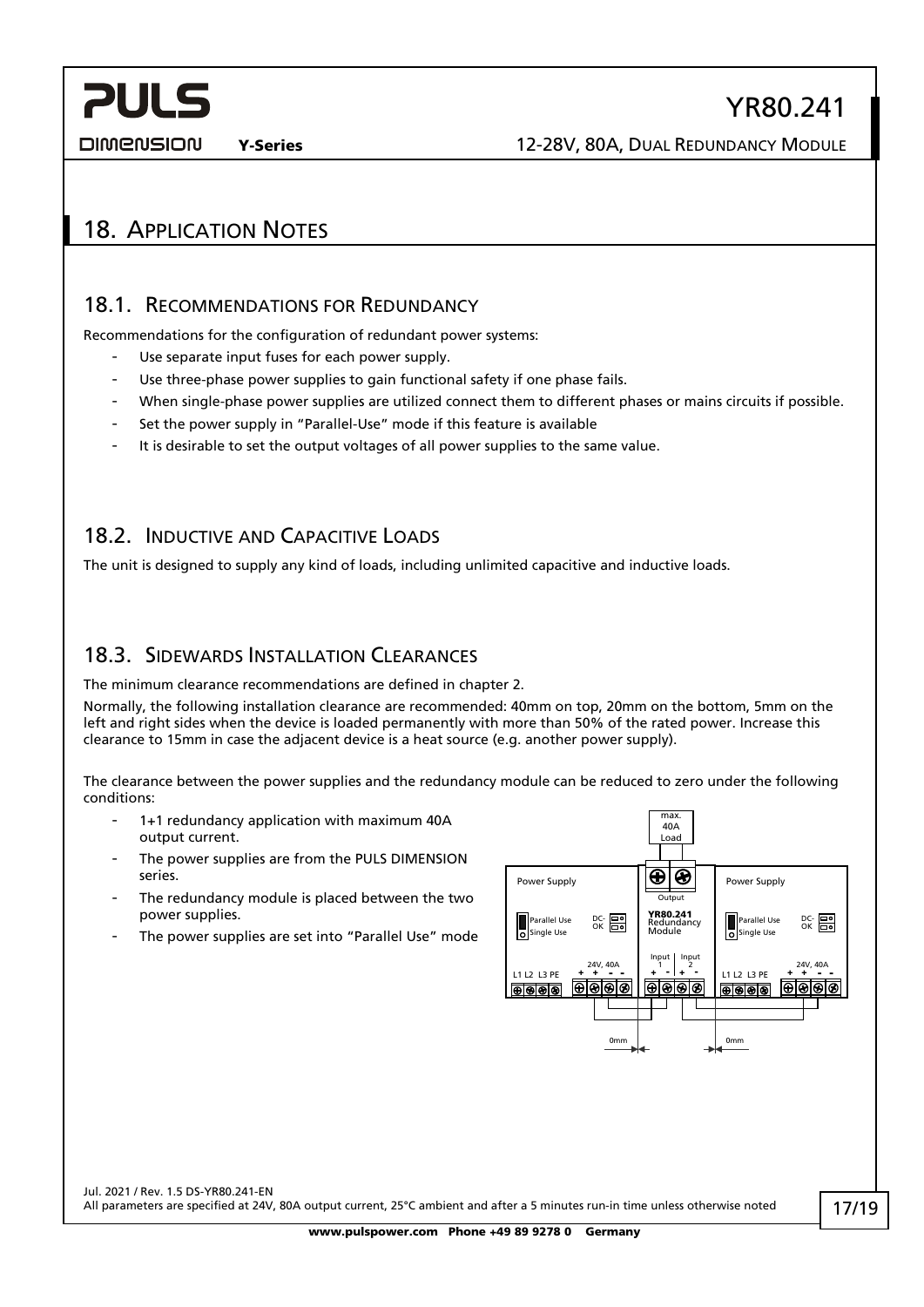DIMENSION

Y-Series 12-28V, 80A, DUAL REDUNDANCY MODULE

### <span id="page-17-0"></span>18.4. 1+1 REDUNDANCY UP TO 40A

1+1 Redundancy up to 40A requires two 40A power supplies and one YR80.241 redundancy modules.



#### Fig. 18-1 Wiring diagram, 1+1 Redundancy, 40A output current

## <span id="page-17-1"></span>18.5. N+1 REDUNDANCY, EXAMPLE WITH 120A

n+1 Redundancy up to 120A requires four 40A power supplies and two YR80.241 redundancy module.



Fig. 18-2 Wiring diagram, n+1 Redundancy, 120A output current